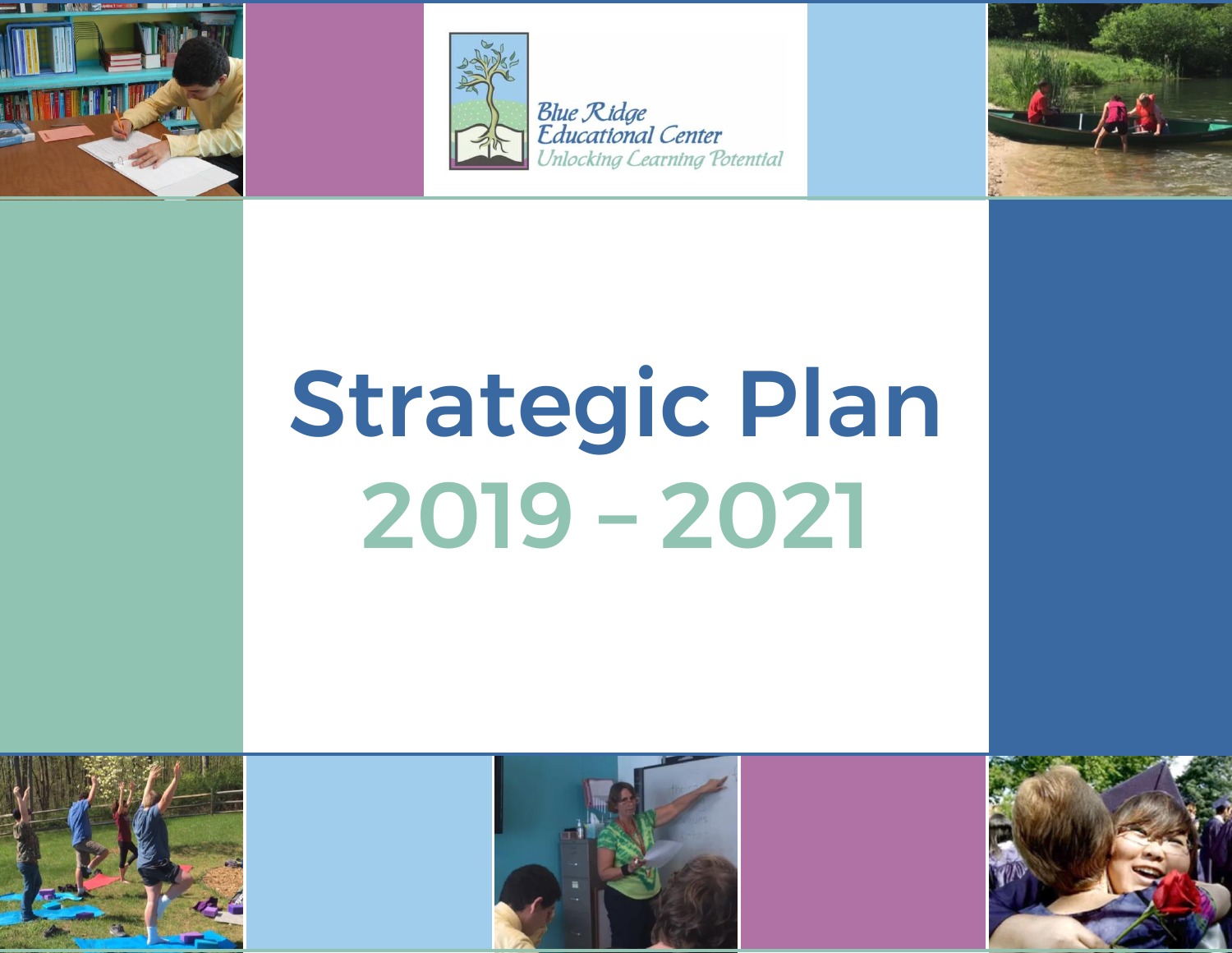

## About Us

In our 15 years as a 501c(3) non-profit organization, we've provided high quality educational programs to individuals across the Northern Shenandoah Valley. BREC is licensed by the Commonwealth of Virginia as a private day-school for students with disabilities.

Working in close partnership with schools, we find *creative solutions to complex student needs* in a safe, community-based educational environment, addressing each individual's unique developmental requirements through a *comprehensive, whole-person approach.*

#### Our Vision

*"Every student has access to an integrated network of community and family support that provides the skills and opportunities they need to realize their full potential."*

#### Our Mission

*"We help emotionally and intellectually challenged students develop the academic, emotional, and life skills they need to be successful in the world."*

"Without the caring, patient, supportive staff at BREC, graduating from high school would have been nearly impossible."

Our Values

*Quality* Exceptional services delivered by qualified staff

*Commitment* Primary focus on student and staff welfare

*Empathy* Compassion toward students and their families

*Accessibility* Available to provide support whenever it's needed

*Collaboration* Close relationships with schools and the community

*Stewardship* Responsible management and use of funds

\*To a public school setting for at least one class.

56%

Transitions in 2018\*

350

Students served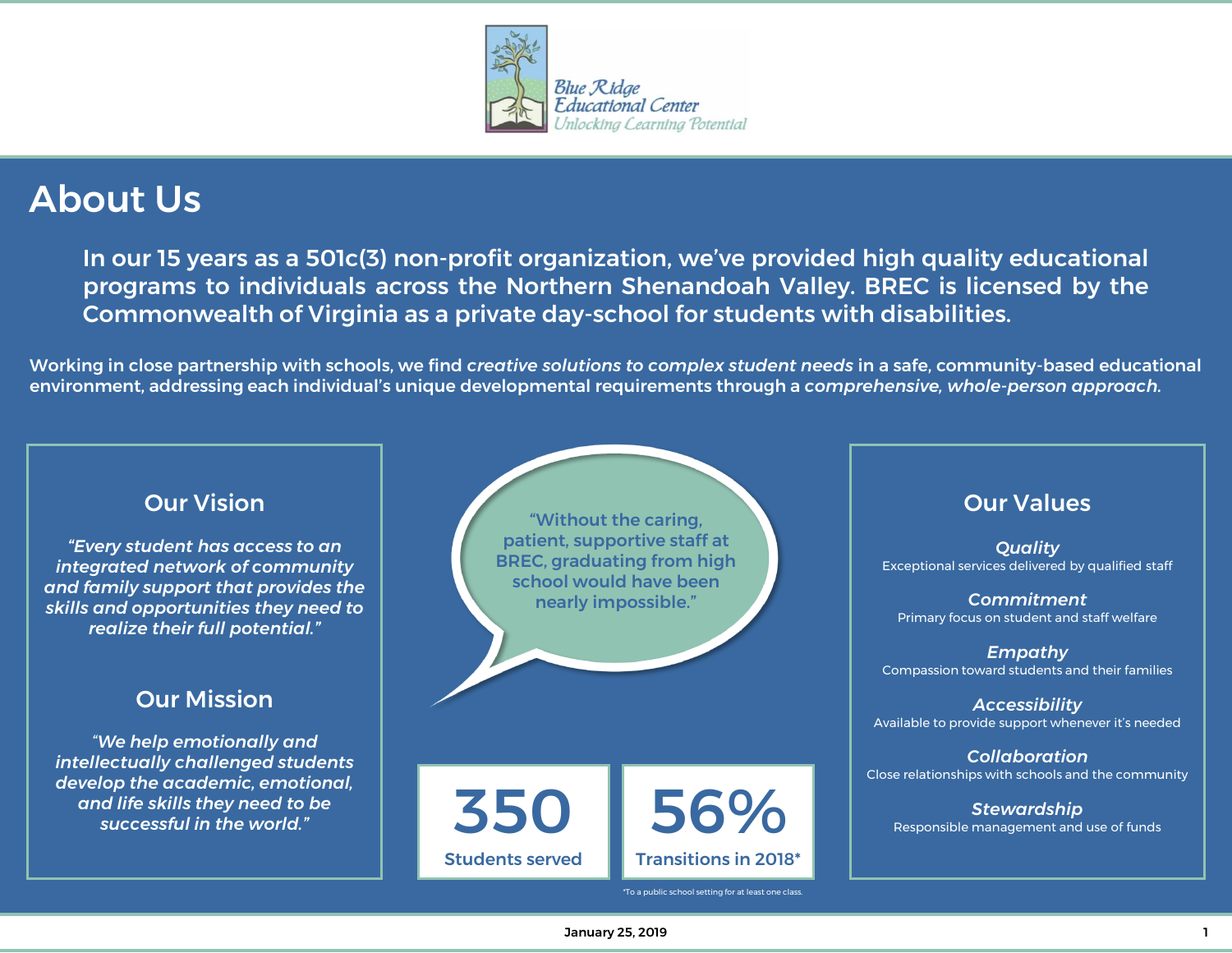

## 2019 – 2021 Strategic Plan Overview

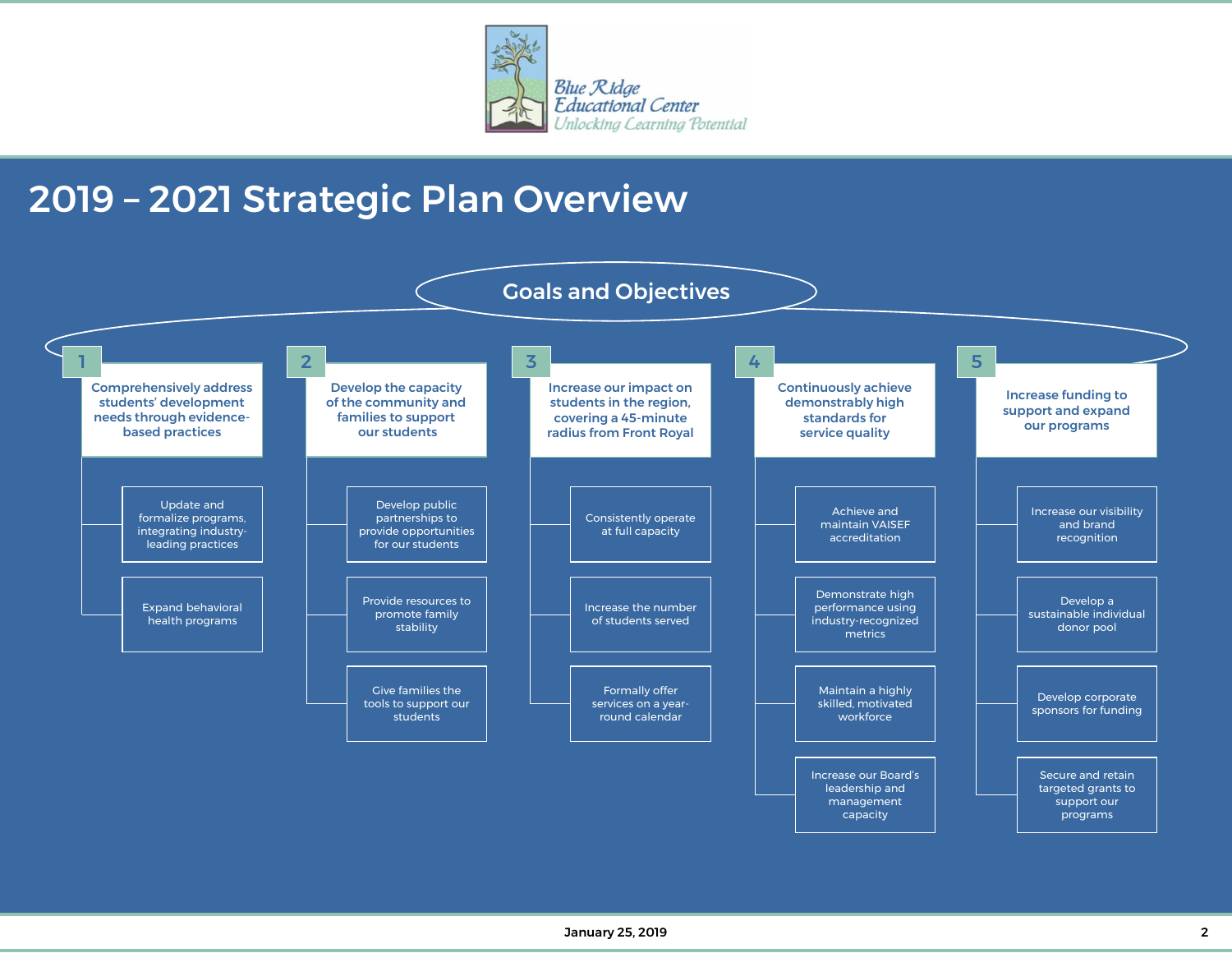

2019 2020 2021

## Strategic Plan Timeline Summary

GOAL 1

GOAL 2

COAL<sub>3</sub>

GOAL 4 GOAL 5 GOAL4 GOAL 3

GOAL 5

|                                                   | $\overline{2}$<br>$\overline{3}$<br>$\sqrt{5}$<br>T.<br>4 | 10 <sup>°</sup><br>$6\overline{6}$<br>$\overline{7}$<br>8<br>9 | 12<br>$\overline{2}$<br>$\overline{3}$<br>$\mathbf{H}$ | $\overline{5}$<br>8<br>$6\phantom{1}6$<br>$\overline{7}$<br>4 | $\mathbf{H}$<br>12<br>9<br>10 <sup>°</sup> | $\overline{2}$<br>$\overline{3}$<br>4 | 5<br>6<br>$\overline{7}$ | 8 <sup>°</sup><br>9 | 10 <sup>°</sup><br>$11$ 12 |
|---------------------------------------------------|-----------------------------------------------------------|----------------------------------------------------------------|--------------------------------------------------------|---------------------------------------------------------------|--------------------------------------------|---------------------------------------|--------------------------|---------------------|----------------------------|
| Update and formalize programs                     |                                                           |                                                                |                                                        |                                                               |                                            |                                       |                          |                     |                            |
| Expand behavioral health programs                 |                                                           |                                                                |                                                        |                                                               |                                            |                                       |                          |                     |                            |
| Develop public job partnerships                   |                                                           |                                                                |                                                        |                                                               |                                            |                                       |                          |                     |                            |
| Provide resources for family stability            |                                                           |                                                                |                                                        |                                                               |                                            |                                       |                          |                     |                            |
| Give families tools to support our students       |                                                           |                                                                |                                                        |                                                               |                                            |                                       |                          |                     |                            |
| Consistently operate at full capacity             |                                                           |                                                                |                                                        |                                                               |                                            |                                       |                          |                     |                            |
| Increase number of students served                |                                                           |                                                                |                                                        |                                                               |                                            |                                       |                          |                     |                            |
| Formally offer year-round services                |                                                           |                                                                |                                                        |                                                               |                                            |                                       |                          |                     |                            |
| Achieve VAISEF accreditation                      |                                                           |                                                                |                                                        |                                                               |                                            |                                       |                          |                     |                            |
| Demonstrate high performance                      |                                                           |                                                                |                                                        |                                                               |                                            |                                       |                          |                     |                            |
| Maintain a skilled, motivated staff               |                                                           |                                                                |                                                        |                                                               |                                            |                                       |                          |                     |                            |
| Increase Board capacity                           |                                                           |                                                                |                                                        |                                                               |                                            |                                       |                          |                     |                            |
| Increase brand recognition                        |                                                           |                                                                |                                                        |                                                               |                                            |                                       |                          |                     |                            |
| Develop a sustainable donor pool                  |                                                           |                                                                |                                                        |                                                               |                                            |                                       |                          |                     |                            |
| Develop corporate sponsorships                    |                                                           |                                                                |                                                        |                                                               |                                            |                                       |                          |                     |                            |
| Secure grants to support programs                 |                                                           |                                                                |                                                        |                                                               |                                            |                                       |                          |                     |                            |
|                                                   |                                                           |                                                                |                                                        |                                                               |                                            |                                       |                          |                     |                            |
| Implementation milestone<br>Incremental milestone |                                                           | Measurement milestone                                          | → On-going action sequence                             |                                                               |                                            |                                       |                          |                     |                            |

January 25, 2019 3